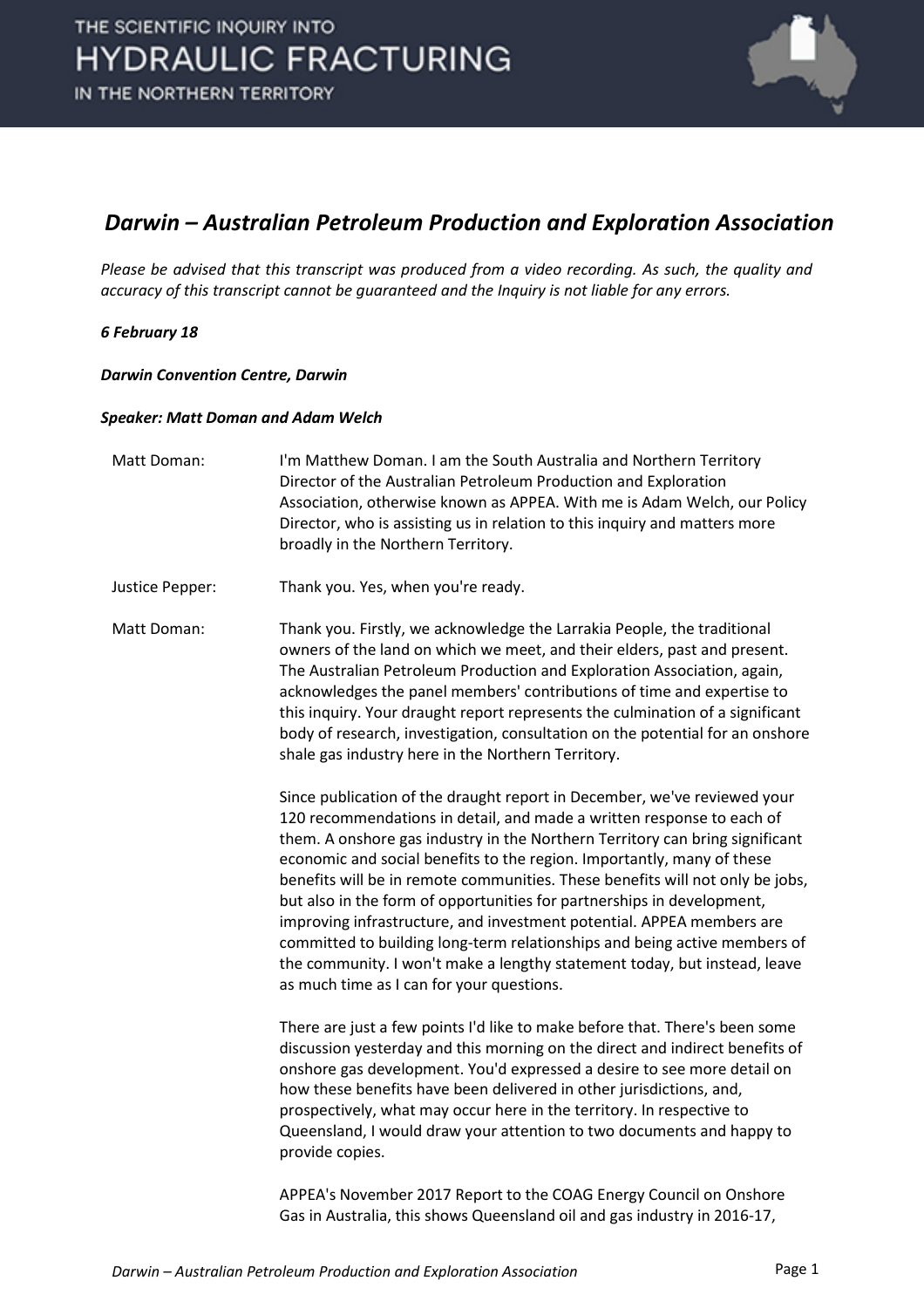

employed some 20,000 people, including 23,000 indirect jobs, many in regional areas. That is outlined in page 25 of that report. Now, those numbers are down slightly from 40,000 total jobs in 2015-16, and including 35,000 indirect jobs in that year. Reflecting that the construction phase in that industry is winding down. The COAG Report also shows that \$15 billion of industry investment has helped sustain 3,100 Queensland businesses.

Now, that's outlined on page five. The second document is APPEA's submission to the so-called Lazarus Inquiry, not its correct name, into conventional gas in the Australia Senate. Page 61 to 64 of that report outlines over \$38 million in contributions made by Santos JL & G loan to community initiatives, and Santos spoke to some of those this morning. Despite claims to the contrary, the overwhelming industry is the natural gas industry has delivered significant benefits to the regions which has hosted its operations in Queensland.

But we also understand your concern to understand better how our industry will developing the Northern Territory. What will be the Northern Territory way and how will it impact communities? This concept of the NT way was outlined in Pangaea's initial submission to this inquiry and I know that terminology has been used repeatedly in your draught final report. Industry will continue to develop this plan and pursue settlement of the Northern Territory way as we adjust our operations to the appropriate environment here in the territory.

We'll continue to develop those plans if and when we're permitted to resume our activity. Already you've seen from our member companies such as Central Petroleum and Pangaea, a commitment to creating local opportunities including training and employment schemes for aboriginal territorians. Since taking operatorship of [inaudible 00:04:21] two years ago, Central has reduced its FIFO workforce by two-thirds, and most of its staff in our Northern Territory base. Our origin has recently awarded a maintenance and monitoring contract to an aboriginal-owned business in Elian, known as Triple P, and that is a supported full-time employment and direct participation in that company.

Other companies will seek to maximise local opportunity as we build our business here, but we can't do that while the moratorium remains in place. The draught report has investigated a broad range of concerns with developing onshore gas industry in the Northern Territory. All of the issues raised can be mitigated or completely removed by creating and maintaining proactive collaborative partnerships holding an unwavering dedication to high-performance standards, and implementing a robust and efficient regulatory regime.

We're committed to working with the Northern Territory government, the community, and other stakeholders to ensure such a framework is maintained in the Northern Territory. The industry supports robust, effective and efficient regulation and oversight. We believe that many of the draughts, and reports, recommendations are broadly appropriate to achieve this. However, in some cases, the recommendations are inconsistent with a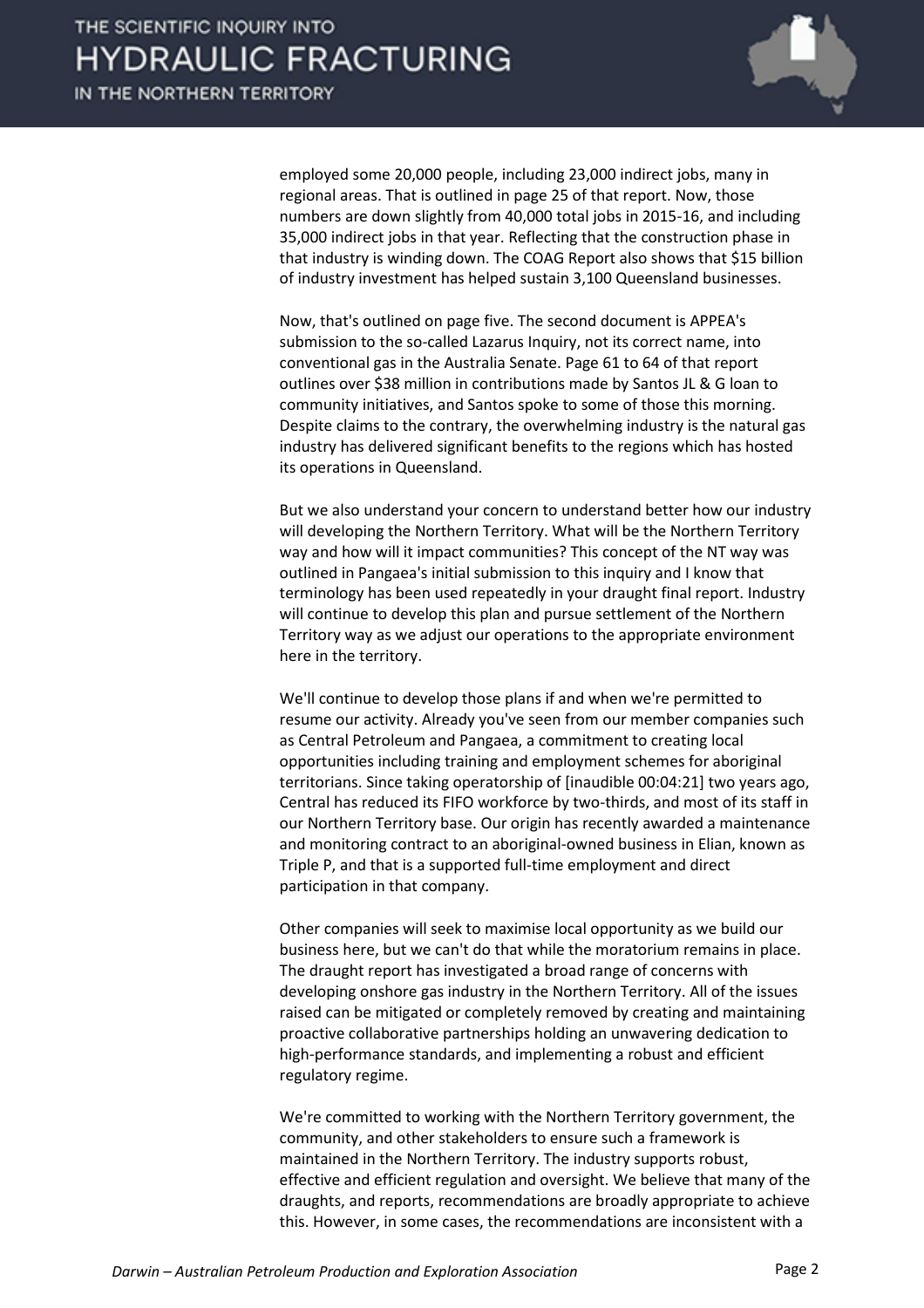

very small footprint and overall environmental impact of the industry and do not apply to industries that may have higher environmental impacts.

We agree with the draught report finding that the expiration and appraisal activities are vital in further developing our understanding of the region's environment, geology, and water resources. This exploration activity is lowrisk and should proceed while the recommendations of the inquiry are considered and implemented. With that, I'll end our opening remarks and allow time for your questions.

- Justice Pepper: Yes. I do have one question in relation to ... And thank you very much, again, for actually going through and engaging with each of the recommendations. That's enormously helpful. In relation to your response to the recommendation that there be open standing ... You've objected to that. Can you just explain why and what you mean by foreign residents or international activist groups?
- Matt Doman: We've seen some foreign residents, some foreign owners of pastoral properties who've taken an unconstructive attitude towards interaction with some of our member companies. I think there was an example given by Santos earlier in this process. We also know that some of the groups campaigning against the development of natural resources in the Northern Territory linked to international organisations receive significant foreign funding.

And I don't think made a definitive directly impacted member of the community someone directly impacted by the development here in the Northern Territory. Many of their leaders, like myself, live in southern states, visit the territory to pursue our work, but we're not members of this community. And I think our responses and views would be borne in mind in that regard.

- Justice Pepper: Certainly, the evidence when you look at the numbers from, say, the EPBCA which has not completely open, but very broad standing provisions and, indeed, the statistical data coming from the Land and Environment Court where there is open standing indicates that these types of spirits or perhaps affectations or litigation or even strategic litigation simply aren't there. They don't occur, and there's all sorts of good reasons for that. Litigation is costly, both financially and emotionally as well.
- Matt Doman: Correct. I note your speech, Ms. Ownest, and Mr. Neil, that was attached to the draught report and makes those same observations. I think, importantly-
- Justice Pepper: I think it was referenced in the draught report. I don't think it was detached to the draught report.
- Matt Doman: I discovered it via your report. And you do make acknowledgement there of this issue that one of the advisors to, I think, the Conservation Foundation, was it? Federal Court Judge Murray Wilcox observed, in his admission to the Senate inquiry and the APC Standing Bill, that he has, as a lawyer, had to give counsel to some development to proceed with great care because, as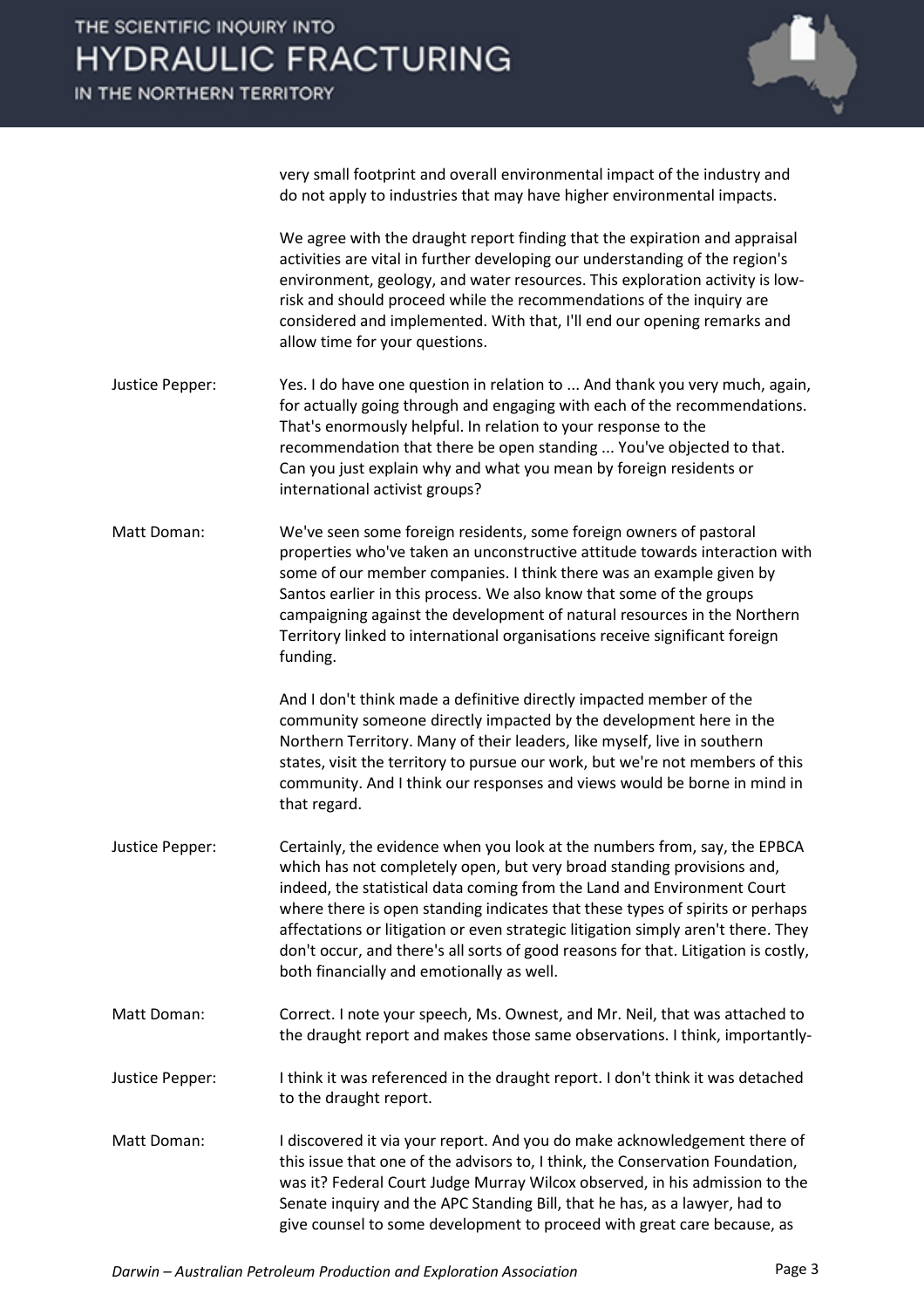IN THE NORTHERN TERRITORY



he outlined the sober facts, if the action fails, the applicant would be ordered to pay legal costs. Now, my understanding is also that one of your recommendations is that those who appeal against our approvals, if they are granted, not face legal costs in doing so.

Justice Pepper: No. With great respect to you, mischaracterized the recommendation. It's in cases of genuine public interest, and when you look at the jurisprudence, again, emanating from my court, the Land and Environment Court of New South Wales, there are very stringent criteria to prove what is genuine in the public interest. Merely putting a hand up and saying, "Hey, I care for the environment," is absolutely not enough, and more often than not, costs are awarded against the unsuccessful litigants, but it does add that layer of protection where you have a significant new important sort of novel point that needs to be tested in the court.

> So, again, I'd come back to the data, the hard data, and the courts are simply not being flooded by these types of claims, but it does allow the public a degree of comfort knowing that these decisions can be challenged, and, again, there's a wide body of material that suggests that where you have open standing, where you have greater access to justice, governments make better decisions. Any decision that's about to be scrutinised, and where a government knows it's gonna be scrutinised, ends up being a better decision.

- Matt Doman: We accept that. We also accept the requirement or the need to have rights of appeal if due process has not been followed.
- Justice Pepper: Of course.
- Matt Doman: Following any environmental approval.
- Justice Pepper: Of course.

Matt Doman: But the opportunity to essentially re-prosecute a decision about a approval which has taken due consideration of all the environmental impacts, the community impacts. It's been through the rigorous environmental approval process that is being enhanced here in the Northern Territory ... If that decision has been made consistently with those processes, we don't see a need or that there should be an opportunity to essentially appeal an unbiased decision simply because you don't like that decision.

- Justice Pepper: Where it's been made unlawfully, though, you would have to accept, would you not?
- Matt Doman: Absolutely.

Justice Pepper: That there should be a right to challenge that decision.

Matt Doman: Correct. Absolutely.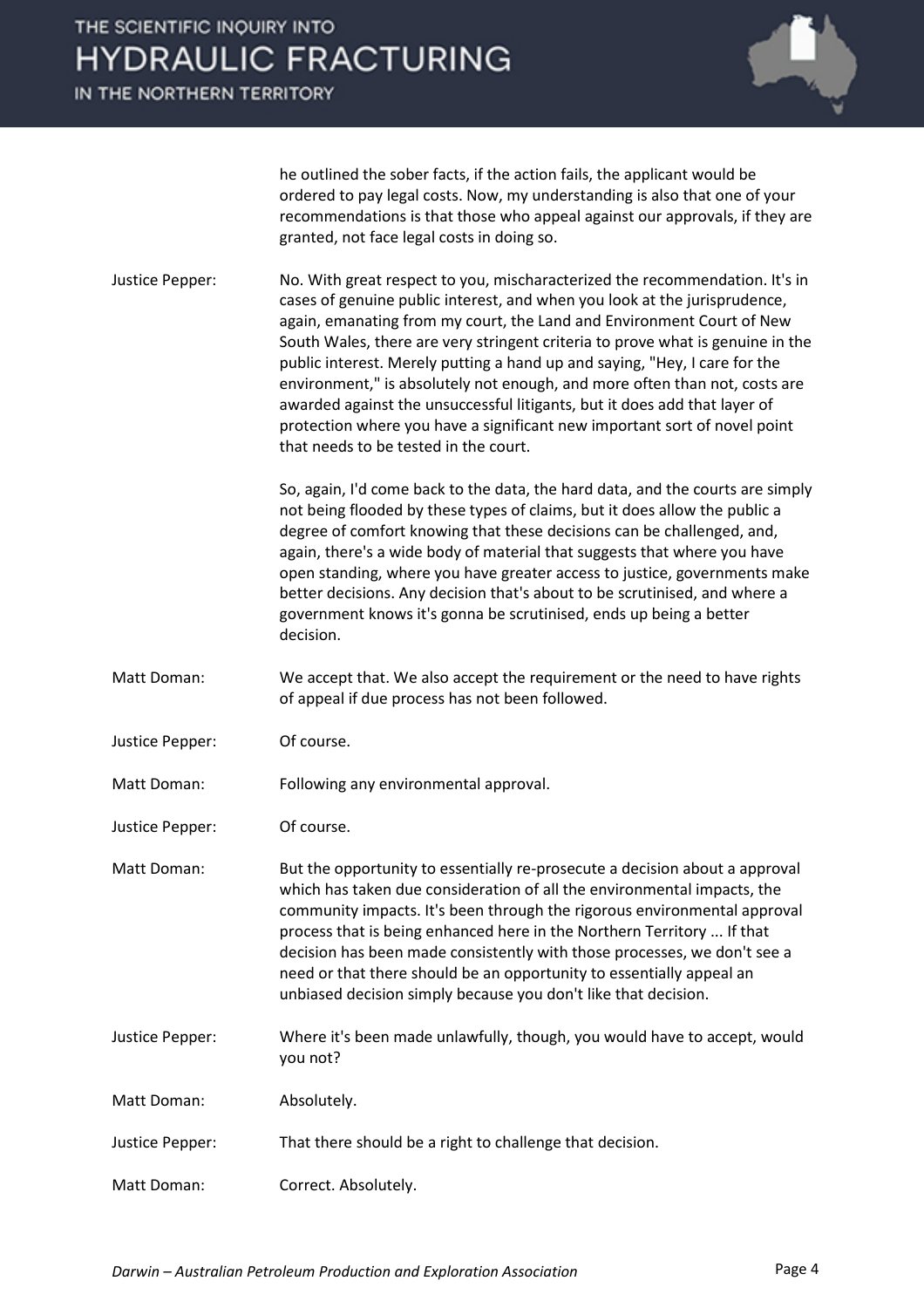IN THE NORTHERN TERRITORY



| Justice Pepper:    | And if, indeed, it proves that that decision was made wholly, lawfully, then<br>that will, no doubt, have consequences for the unsuccessful party.                                                                                                                                                                                                                                                                                                                                                                                                                                                                                                                                                                                                    |
|--------------------|-------------------------------------------------------------------------------------------------------------------------------------------------------------------------------------------------------------------------------------------------------------------------------------------------------------------------------------------------------------------------------------------------------------------------------------------------------------------------------------------------------------------------------------------------------------------------------------------------------------------------------------------------------------------------------------------------------------------------------------------------------|
| Matt Doman:        | That's right. As we've seen around in a number of cases around Australia in<br>recent years that are referred to in your presentation here and I'm sure are<br>known to all of us.                                                                                                                                                                                                                                                                                                                                                                                                                                                                                                                                                                    |
| Justice Pepper:    | Thank you. Any  Yes, Professor Hart.                                                                                                                                                                                                                                                                                                                                                                                                                                                                                                                                                                                                                                                                                                                  |
| <b>Barry Hart:</b> | Mr. Doman, can I just continue on with the exploration activities? The same<br>time as Shariba? You've heard a number of presentations today where<br>groups have disagreed with that. They believe that Shariba and some of the<br>regulations should be put in place before any more activity occurs. Can I get<br>you to give us an idea of what do you see as the scale of that exploration<br>activity in two or three years that these things might take to put in place?                                                                                                                                                                                                                                                                       |
| Matt Doman:        | Look, I know that the companies, I think  Well, there're three, and let's call<br>them lead components.                                                                                                                                                                                                                                                                                                                                                                                                                                                                                                                                                                                                                                               |
| <b>Barry Hart:</b> | Yes.                                                                                                                                                                                                                                                                                                                                                                                                                                                                                                                                                                                                                                                                                                                                                  |
| Matt Doman:        | With respect, at least Santos, Origin, and Pangaea, I think, have outlined<br>their board exploration plans to you. I don't have specific information<br>beyond that. What we do repeat is that the relatively small number of wells<br>that are drilled in that exploration phase, we  I won't offer a number<br>because it may mislead, but significantly less than occurs in the<br>development of those gas resources. The information gathered during that<br>exploration phase, as we said, on the geology, the water resources, and,<br>indeed, the gas resource, is critical to determining the scale of development,<br>or, for that matter, whether there will be any successful commercial and<br>environmentally-sustainable development. |
|                    | We're committed to sharing the information we gather, as that exploration<br>activity continues, and we think it happens very comfortably alongside the<br>gathering of deeper baseline information as you've outlined in your report.                                                                                                                                                                                                                                                                                                                                                                                                                                                                                                                |
| Justice Pepper:    | Yes, Dr. Jones.                                                                                                                                                                                                                                                                                                                                                                                                                                                                                                                                                                                                                                                                                                                                       |
| David Jones:       | Just chewing that one a little bit more. I think when we're thinking about<br>exploration, typically people thinking about mining exploration, or<br>exploration is putting down the odd hole here and there and not too much<br>footprint, but when we talk about appraisal in terms of developing a gas<br>fuel, then it starts to become somewhat bigger, and I think that's perhaps<br>where the main concern is. And it's that sequencing of how long the single<br>hole type exploration takes versus the multi-well appraisal phase, and I think<br>people, justifiably, have some concern, perhaps, about establishing<br>baselines before, perhaps, that larger footprint starts becoming established.                                       |
|                    | And that's where sensitivities arise, I believe.                                                                                                                                                                                                                                                                                                                                                                                                                                                                                                                                                                                                                                                                                                      |

*Darwin – Australian Petroleum Production and Exploration Association* Page 5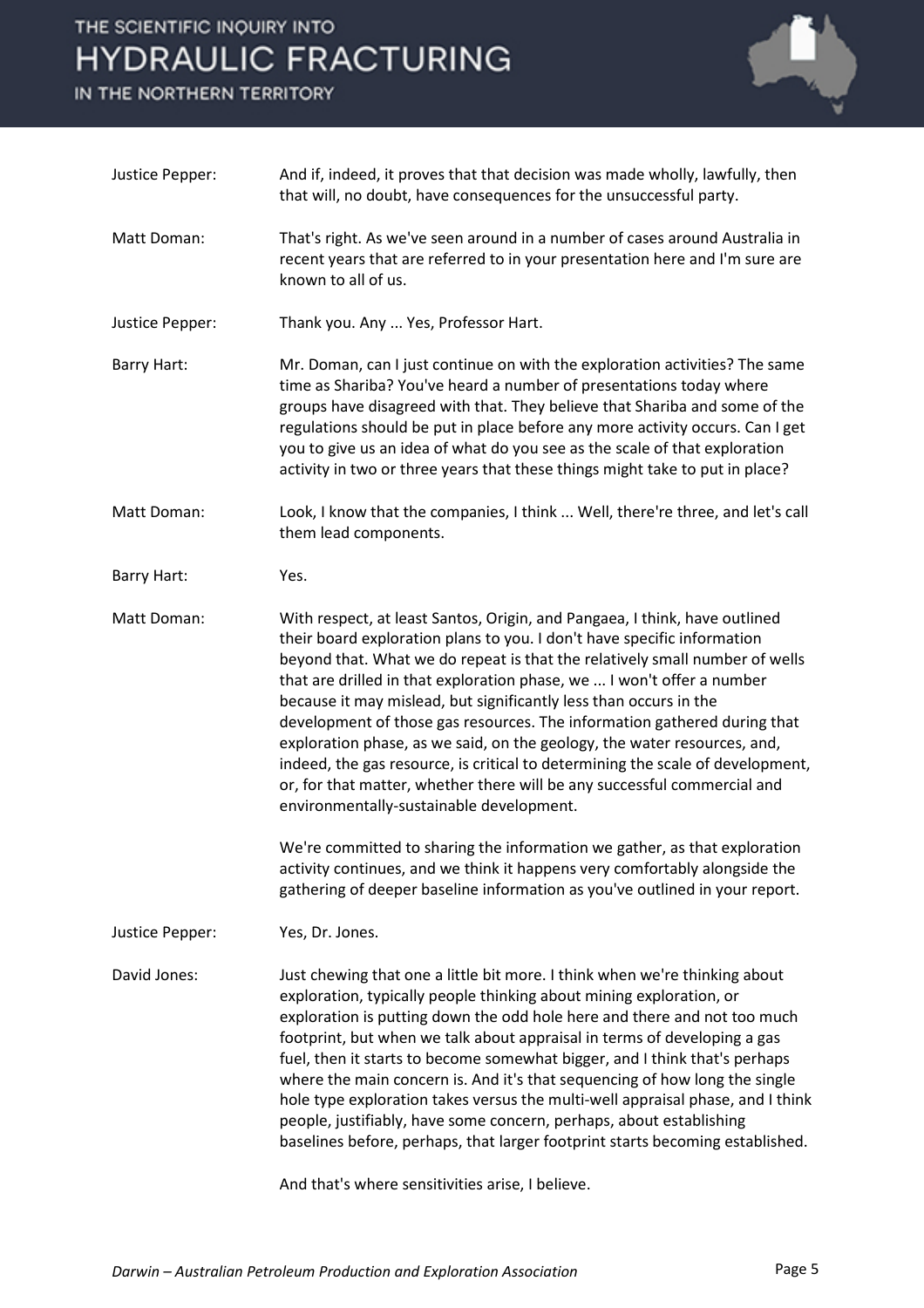IN THE NORTHERN TERRITORY



that's been a very strong message bearing passion. Very, as I said, heartfelt, and the panel will be considering those propositions that have been put to it. Does the industry find accommodation for those concerns that have been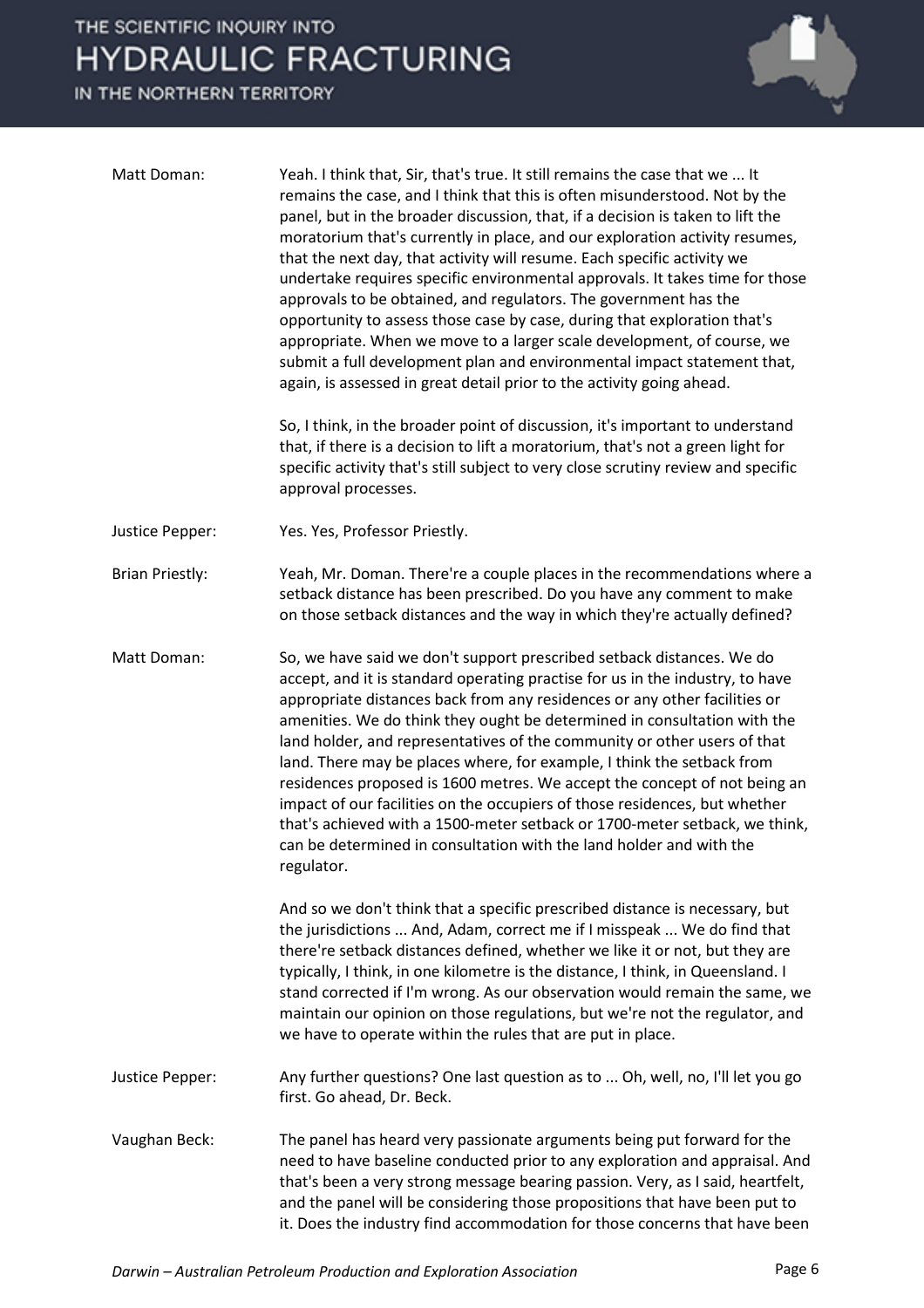IN THE NORTHERN TERRITORY



very genuinely expressed and can APPEA, on behalf of the industry, try to find some accommodation for having baselines conducted prior to exploration?

Matt Doman: I think a proper amount of time needs to be taken to conduct extensive and sufficient baseline studies. The activity that we proposed during exploration helps gather some of that information. It doesn't prevent the gathering of that information and we think there is no need to delay exploration activity while that takes place. It only extends the deadlines. So, the timeframes. It only extends the timeframes towards development. The industry is not the only beneficiary of that development, as we've tried to point out in many instances, including through the course of the inquiry.

> Delaying that activity and the benefits that flow from it, I think, is, of itself, not an aim. And I don't think the exploration activity that we propose prevents the baseline studies from occurring, or is necessary to be suspended prior to that taking place. We heard the submission from Lock the Gate this morning that, if a company had invested significant money in exploration activity, that somehow, they would be ... And then were to propose appraisal and development application, that somehow there would be a proponent that could not be resisted because we had invested so much money and we had much such an effort during the exploration phase.

That is not our expectation, whatsoever. We know that we have face, the requirement for approval before we move into that production phase. We've seen that in New South Wales and other areas where Santos has invested considerable money in the Narrabri region in developing the Narrabri gas project. They do not take for granted that that project will be approved. They've lodged their environmental approvals for that project, but it is far from certain. Certain that we hope that that will be approved, but that is decision for the regulatory agencies of the New South Wales government. It's not a certainty that, because we've been such good explorers, that we'll automatically be granted development and production licence.

Vaughan Beck: A couple of observations. If this proposal goes forward, we have a cerebrum which is going to impose much more stringent baseline monitoring with potential significant implications. Then I think what the company ... what you're saying is the companies are prepared to accept a higher risk of a negative outcome because, if these were to go. They're going to change the ground rules in terms of what is going to monitored, and it's going to be more extensive, and new industry then subject to the possible implications which raises your risk profile.

I just wonder whether you've fully thought through the implications.

- Matt Doman: Well, I think-
- Vaughan Beck: That's one thing, but I can finish.
- Matt Doman: Yep.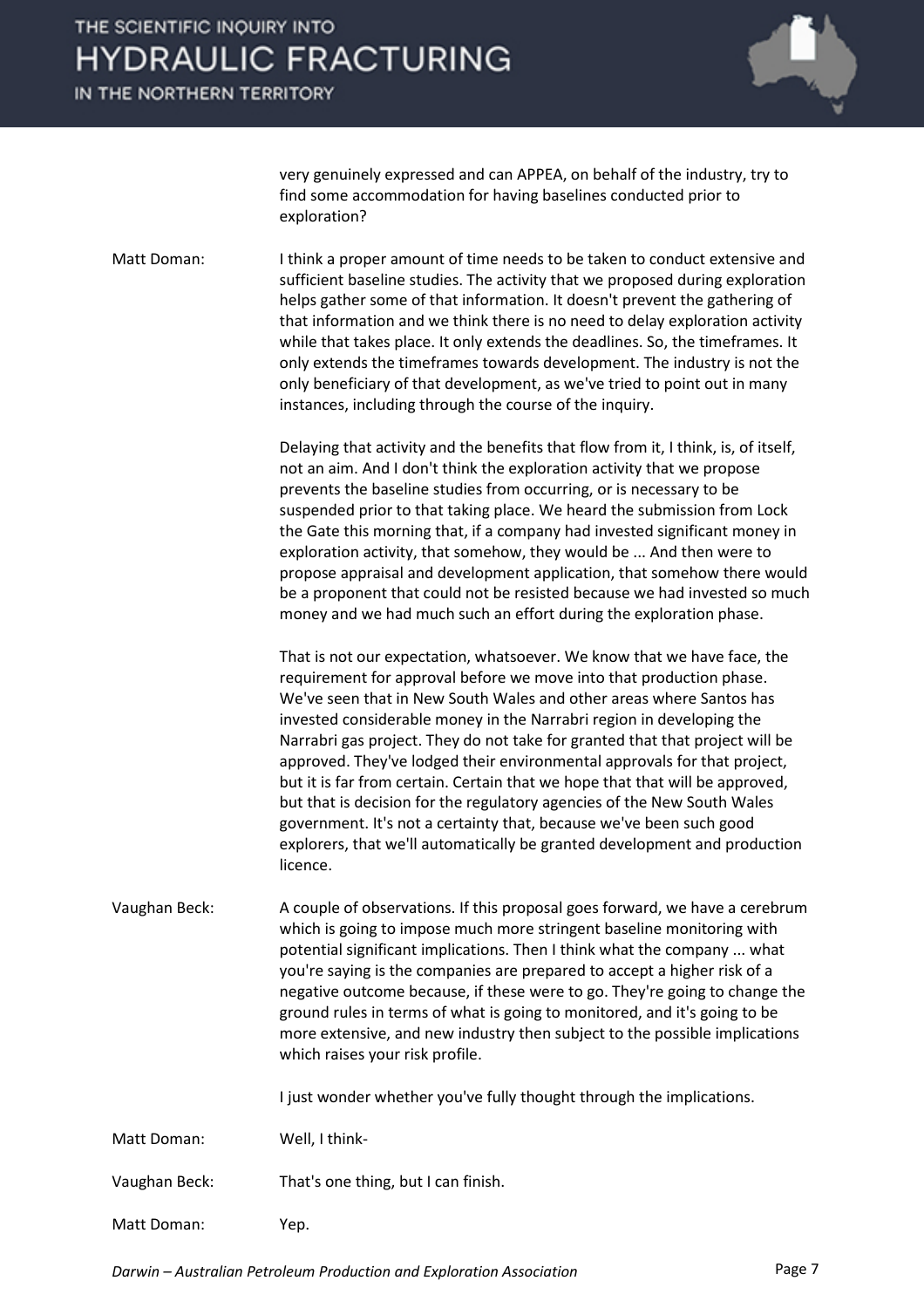IN THE NORTHERN TERRITORY



| Vaughan Beck: | And, secondly, there's been a continual issue of industry wishing  A need<br>to have a social licence to operate, and we've been talking about this for<br>many months now. I wonder whether some of the attitudes that I'm hearing<br>from industry are conducive to gaining a social licence to operate.                                                                                                                                                                                                                                                                                                                                                                                                                      |
|---------------|---------------------------------------------------------------------------------------------------------------------------------------------------------------------------------------------------------------------------------------------------------------------------------------------------------------------------------------------------------------------------------------------------------------------------------------------------------------------------------------------------------------------------------------------------------------------------------------------------------------------------------------------------------------------------------------------------------------------------------|
| Matt Doman:   | So, on the baseline study piece, first of all, there is no resistance, from our<br>industry to the gathering of baseline studies. I think it's fair to say that we, in<br>hindsight, would've rather gathering more extensive baseline studies prior<br>to full-scale development in other jurisdictions as well. That wasn't done,<br>but we had the opportunity here in the Northern Territory to do that. I think<br>that's one aspect of the Northern Territory way here that we can, in the<br>[inaudible 00:23:15] that we can gather stronger baseline data before<br>entering into full-scale development and production.                                                                                               |
|               | We wouldn't support the gathering of baseline data if we intended to ignore<br>it or seek to not respond to its findings. If that baseline data and other work<br>proves that our activity is not appropriate, can't be conducted safely and<br>sustainably, we would listen to that data. We would respond to that<br>information. We would adjust our plans accordingly and I gather, I'd expect<br>we probably wouldn't get approval to conduct the activity we'd proposed.<br>So, we know that we're in an ongoing dialogue with the community, with<br>the regulatory agencies of government and others, and that dialogue needs<br>to be informed by information.                                                         |
|               | We need to share information that we have. We need to support the<br>gathering of information from other agencies that can also be shared, and<br>factor it into the decision making. We are very confident that we can<br>operate safely and sustainably in the Northern Territory as we do around<br>the country, and we're very keen to establish a framework here that enables<br>that to take place. That builds community support. Community support<br>which will continue to be portrayed in some sections as being absent. We<br>will continue to have, I am sure, an increasingly ideological, international<br>energy debate. People feel very strongly about the use of fossil fuels in any<br>way, shape, or form. |

And that's an appropriate view to hold. It's not a view that I or my members hold, but it's not an illegitimate view, and they're told to express that view. I think we ... But we also need to cut through when other issues are presented as being obstacles to development really only for the purpose of achieving the objective of ending all fossil fuel production. So, I think legitimate local environmental issues have to be properly addressed. False and exaggerated claims about incidents and we ... I feel that we've seen one of those today and an orchestrated attempt to leverage that information to influence the broader community at the debate here that will continue to happen.

We need to respond to it. Many will say and observe that we need to respond as an industry better to it, and I'll wear that criticism, but, as I said, we need information, we need to share information. It won't be just in the timeframes of this inquiry. It will be as long as we seek to operate here in the Northern Territory.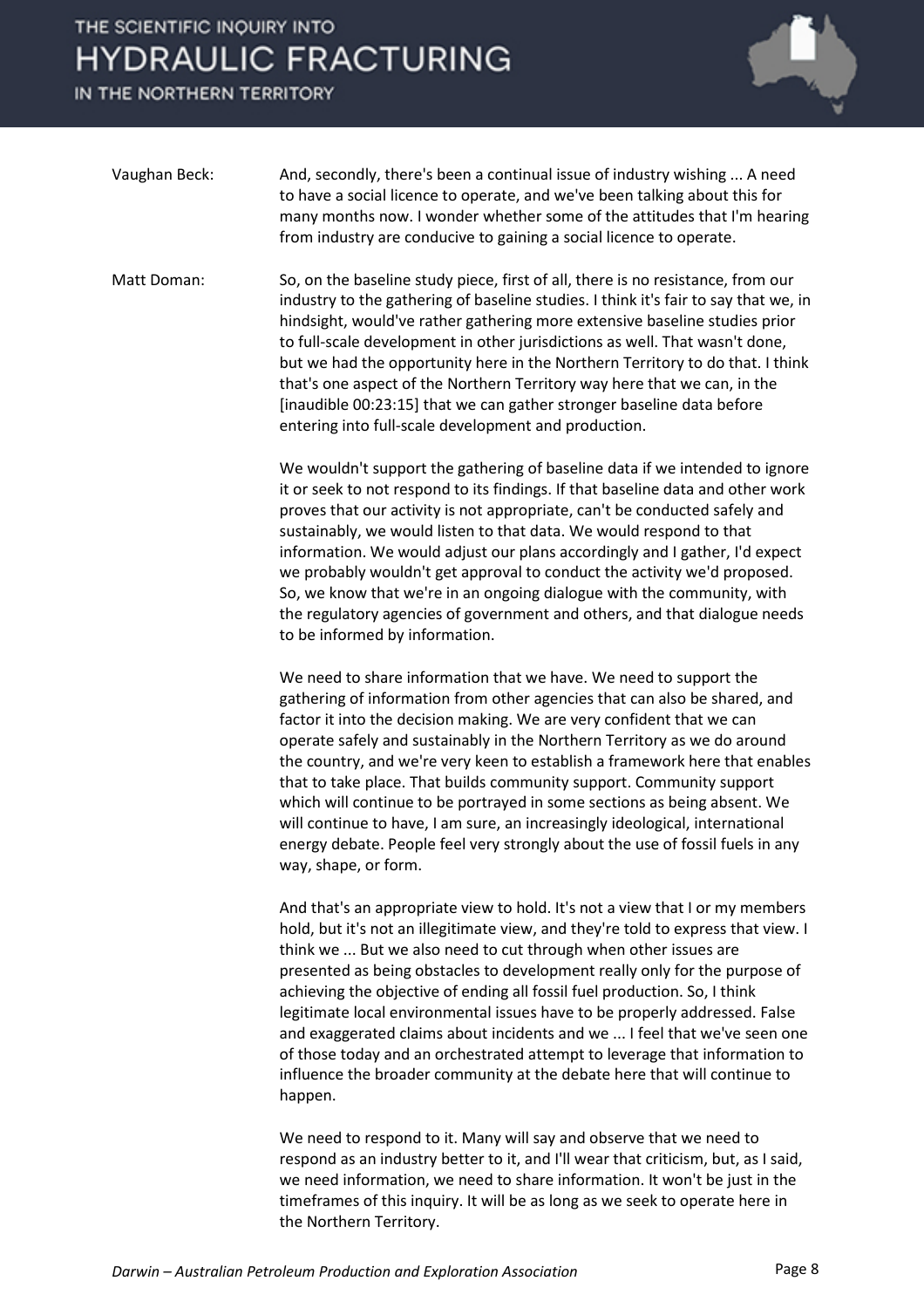IN THE NORTHERN TERRITORY



| Vaughan Beck:      | I would not characterise all of the submissions and the hearings that were<br>heard as being intended to stop the fossil fuel industry. There have been<br>many genuine commentary.                                                                                                                                                                                                                                                                                                                                                                                                                                                                                                                                                                                                              |
|--------------------|--------------------------------------------------------------------------------------------------------------------------------------------------------------------------------------------------------------------------------------------------------------------------------------------------------------------------------------------------------------------------------------------------------------------------------------------------------------------------------------------------------------------------------------------------------------------------------------------------------------------------------------------------------------------------------------------------------------------------------------------------------------------------------------------------|
| <b>Matt Doman:</b> | Absolutely.                                                                                                                                                                                                                                                                                                                                                                                                                                                                                                                                                                                                                                                                                                                                                                                      |
| Vaughan Beck:      | In terms of a concern to get that baseline first. Without the expectation that<br>that will stop the fossil fuel industry in its tracks.                                                                                                                                                                                                                                                                                                                                                                                                                                                                                                                                                                                                                                                         |
| Matt Doman:        | No, I didn't intend to say that, and I apologise if that was the impression I<br>created. There're many, many people in the community have genuine<br>questions and concerns, and we understand that, and we're committed to<br>responding to them.                                                                                                                                                                                                                                                                                                                                                                                                                                                                                                                                              |
| Justice Pepper:    | Mr. Doman, when does exploration stop being exploration and become<br>quasi-production? If you've got 50 or 60 exploration wells spread out across<br>a particular area, surely the impacts start to add up. The risk starts to<br>magnify. Why shouldn't, as many of the submissions have been put before<br>us in the last two days, why shouldn't we, perhaps, revisit whether or not<br>Shariba should apply prior to exploration if that's going to be the number of<br>wells, or potentially the number of exploration wells that'll be drilled?                                                                                                                                                                                                                                           |
| Matt Doman:        | Well, firstly, the regulatory agencies have the opportunity to approve or not<br>approve every single exploration that is to be drilled. If there were to be a<br>concern that the cumulative impact of exploration were reaching a stage<br>where those approvals weren't granted, that is in the hand of the regulator.<br>It is our firm belief, however, that that's not the case. That our exploration<br>activity is a limited number of wells with a small footprint that is helping<br>build our knowledge of not only the commercial aspects of development,<br>but of the environmental aspects of development, and, along with baseline<br>studies, builds our knowledge and enables informed decisions at a later date<br>around whether full-scale development be permitted or not. |
|                    | Again, we believe, and we believe there's ample evidence to support the<br>fact that significant and other economic benefits from this activity so that<br>activity ought not be delayed for the sake of actions that somehow appease<br>some sections of the community that aren't based in science that don't<br>reflect environmental impacts or environmental performance. Delay for the<br>sake of delay will ultimately  Well, at least delay, but possibly prevent this<br>activity occurring at all.                                                                                                                                                                                                                                                                                     |
| Justice Pepper:    | I'll go to Professor Hart, then I'll come back to my last question. Thank you.                                                                                                                                                                                                                                                                                                                                                                                                                                                                                                                                                                                                                                                                                                                   |
| Barry Hart:        | I'll just follow that up, if I may. So, as you rightly pointed out before, any<br>exploration activity still needs an environmental management approval, but<br>let me put it to you that, at that moment, that approval is within the mining<br>agency. And there've been lots and lots of concerns about that, but I put to<br>you, again, this is in terms of the roll out of some of our recommendations<br>and the like. What would you say if one limited exploration approvals until<br>possibly our option one, which is a separation between DNRM and the                                                                                                                                                                                                                               |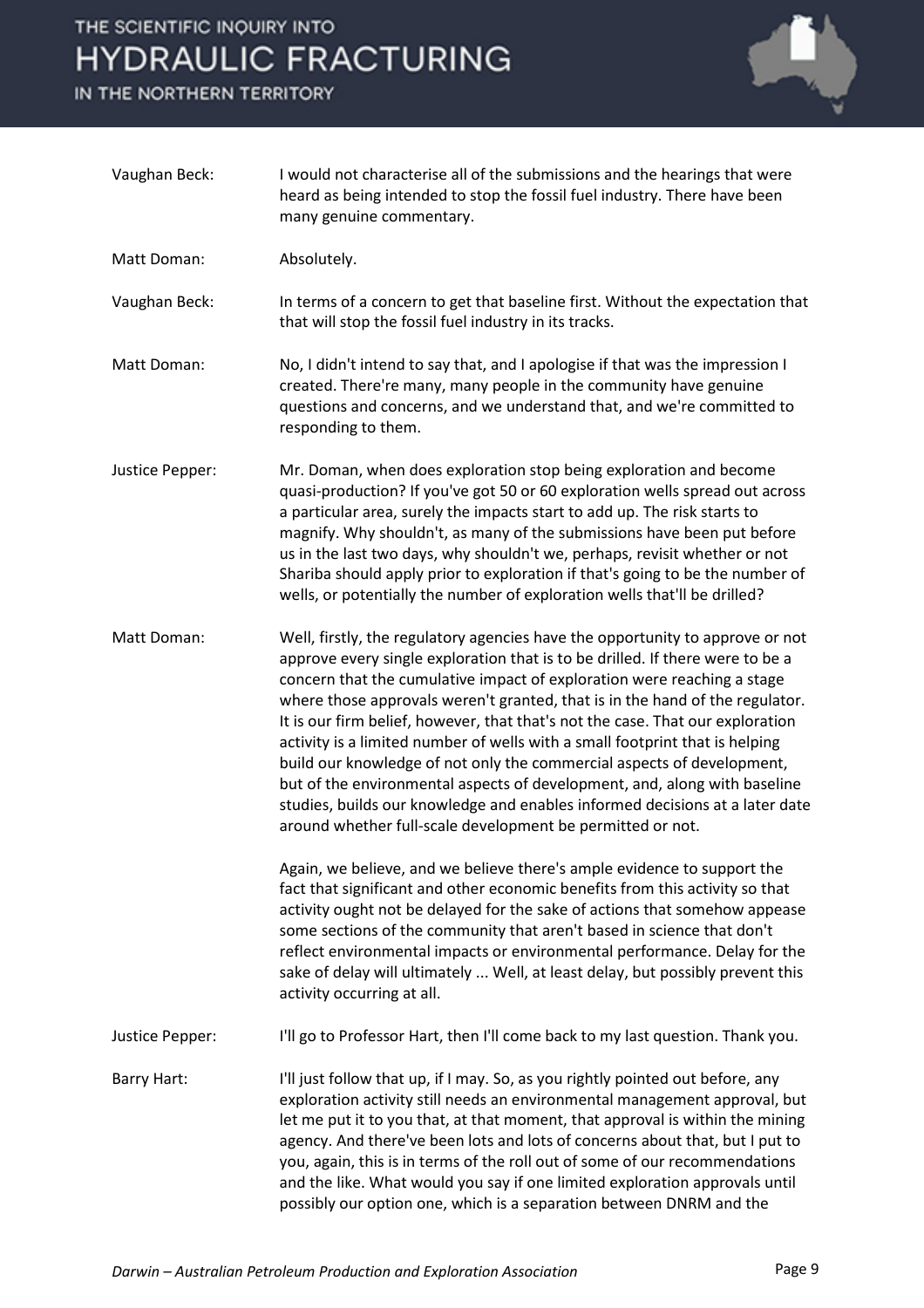IN THE NORTHERN TERRITORY



environment. So that the actual environmental approval would be within the Environment Department.

- Matt Doman: For exploration or for-
- Barry Hart: For exploration.

Matt Doman: Well, we don't believe that's necessary. We don't believe that that delay is necessary. We believe that, in the current exploration phase that the industry is in, the current regulatory agencies have done their job adequately.

- Barry Hart: But with respect, we're talking about social licence. We've heard so many times that the approval, particularly the environmental approval process, within the Natural Resources and Mines Department is not trusted. So, I'm suggesting to you that there's a way ahead that may be a preferable way.
- Matt Doman: I think that the recommendations made in your report need to be considered and implemented as expeditiously as possible. I don't think that it is necessary to delay appropriately approved activity. The idea of delaying activity to appease some in the community who oppose that activity I don't think is a constructive one. I think we need to put-
- Justice Pepper: Surely, some of those people are there to ... They're there because they want to protect the environment. They want to protect the territory way of life. They want to protect brand. They want to protect tourism. I don't think they're there just to delay-
- Matt Doman: The assumption is that we don't want to do those things, and I reject that. We want to do those things as well. We have high environmental standards. As we have said already, we're very supportive of taking the time to adjust the regulatory framework prior to production to conduct the baseline studies prior to production. We do not believe that the limited activity occurring during the exploration phase will have negative environmental impacts, will automatically lead to ... Assumes that future production approvals will be granted. And I don't think a freeze on that activity will assist anyone who is relying on the future energy flows that will come from the Northern Territory.

People are looking for employment and economic activity in the Northern Territory. We've already seen ... We see a challenging time for the Northern Territory. Economy. Our activity, albeit limited during exploration phase, can have an immediate impact on economic activity, including in the regions that would host development. There is a ... I don't want to dismiss the alternate view as always being an emotional one, or an extreme one, or an unreasonable one, but I think we have to balance the needs of our needs to secure energy supply, our needs to secure economic footing at the Northern Territory with the objective of, at all times, protecting the environment and existing industries here in the Northern Territory. I don't believe, if you're proposing a continue freeze on exploration activity, that that achieves the environmental projects at all.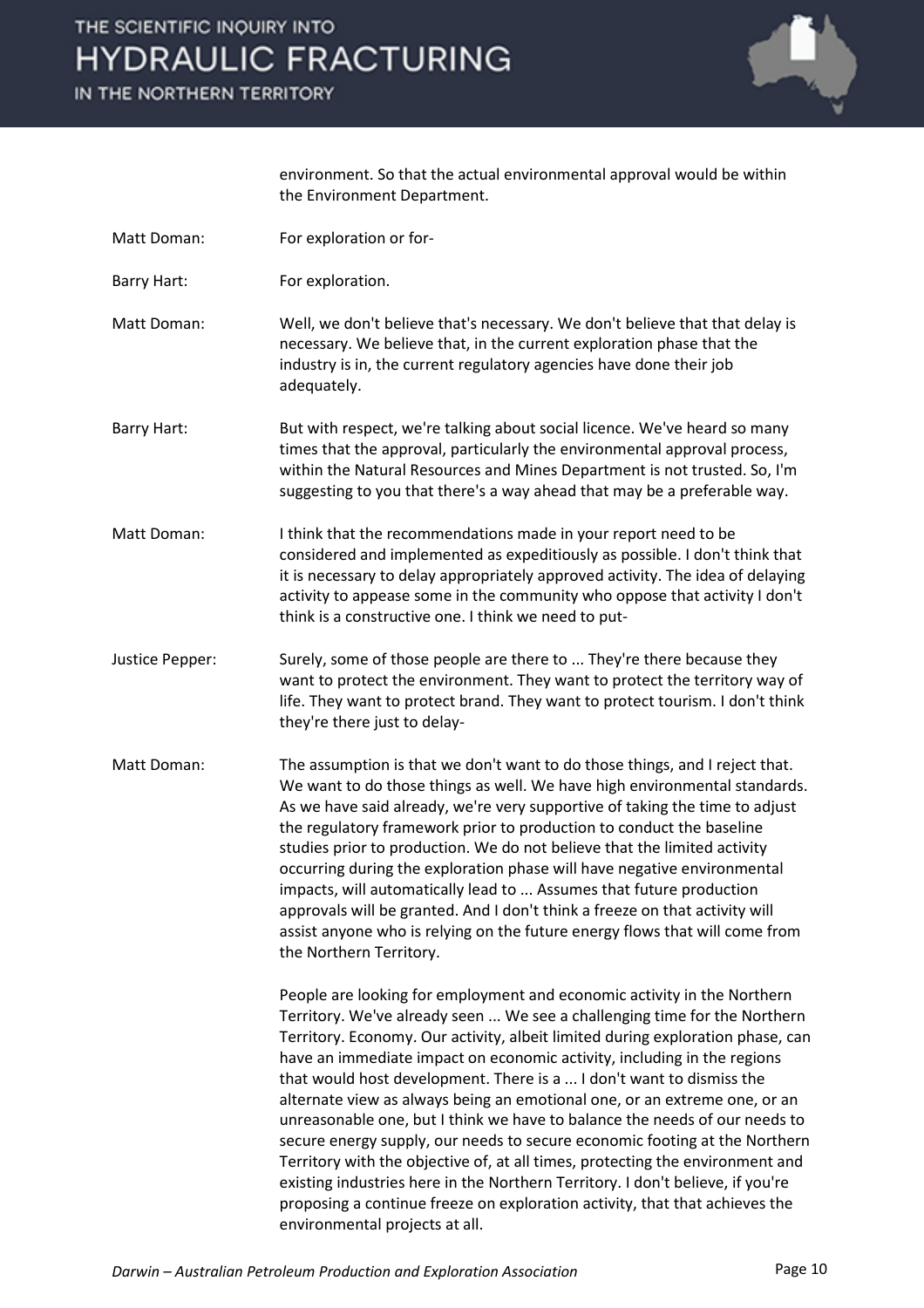IN THE NORTHERN TERRITORY



| <b>Barry Hart:</b> | But I don't think we're, in any way, suggesting - not in these questions<br>anyway - a continuation of freeze. What I'm trying to put to you is that<br>maybe there's a better way. You use the word "appropriate approval." I<br>think there's many, many submissions we've had that says that the approval<br>process at the moment is not appropriate, at least from the environmental<br>point of view, and we have potentially a way that could make it a little bit<br>more acceptable to some of those who don't trust-                     |
|--------------------|----------------------------------------------------------------------------------------------------------------------------------------------------------------------------------------------------------------------------------------------------------------------------------------------------------------------------------------------------------------------------------------------------------------------------------------------------------------------------------------------------------------------------------------------------|
| Matt Doman:        | Sir, we don't concede, and we don't agree with that view that the<br>environmental approvals are not appropriately granted. I don't think that<br>claim is made about the origins at Mungee Well that was the most recent<br>well that was drilled.                                                                                                                                                                                                                                                                                                |
| Barry Hart:        | I'm not talking about that. No, I'm talking about-                                                                                                                                                                                                                                                                                                                                                                                                                                                                                                 |
| Justice Pepper:    | You're talking about-                                                                                                                                                                                                                                                                                                                                                                                                                                                                                                                              |
| Barry Hart:        | So, you don't agree with our last recommendation. The option of separating,<br>or the necessity, perhaps, of separating the technical approval from the<br>environmental approval. That's the gist, absolutely the gist of the last of the<br>regulatory recommendations. So, you don't agree with that?                                                                                                                                                                                                                                           |
| Justice Pepper:    | That's 14.31 and I think you've said you don't agree with that.                                                                                                                                                                                                                                                                                                                                                                                                                                                                                    |
| Barry Hart:        | Don't agree with it.                                                                                                                                                                                                                                                                                                                                                                                                                                                                                                                               |
| Justice Pepper:    | On page 28 of the submission.                                                                                                                                                                                                                                                                                                                                                                                                                                                                                                                      |
| Matt Doman:        | Yeah, that's right. That's right. We-                                                                                                                                                                                                                                                                                                                                                                                                                                                                                                              |
| Justice Pepper:    | Just, again, I-                                                                                                                                                                                                                                                                                                                                                                                                                                                                                                                                    |
| <b>Barry Hart:</b> | Okay.                                                                                                                                                                                                                                                                                                                                                                                                                                                                                                                                              |
| Justice Pepper:    | I just don't understand how it could ever be a good thing for the same arm<br>of government that promotes the industry to be the same arm of<br>government that's responsible for compliance and enforcement.                                                                                                                                                                                                                                                                                                                                      |
| Matt Doman:        | Well-                                                                                                                                                                                                                                                                                                                                                                                                                                                                                                                                              |
| Justice Pepper:    | Very few  In fact, I'm struggling to think of another jurisdiction where that<br>occurs.                                                                                                                                                                                                                                                                                                                                                                                                                                                           |
| Matt Doman:        | Well, we believe that the regulatory framework that applies in South<br>Australia and that applies and has evolved over decades, is a very good one,<br>and is demonstrated to be effective. The agency - and this observation is<br>made frequently - the agency that recommends  Sorry, that regulates<br>industry is the Department of State Development. So, in its very name, it is<br>committed to the development of the state, and some believe, as you're<br>suggesting and it's your recommendation that that's not appropriate. I don't |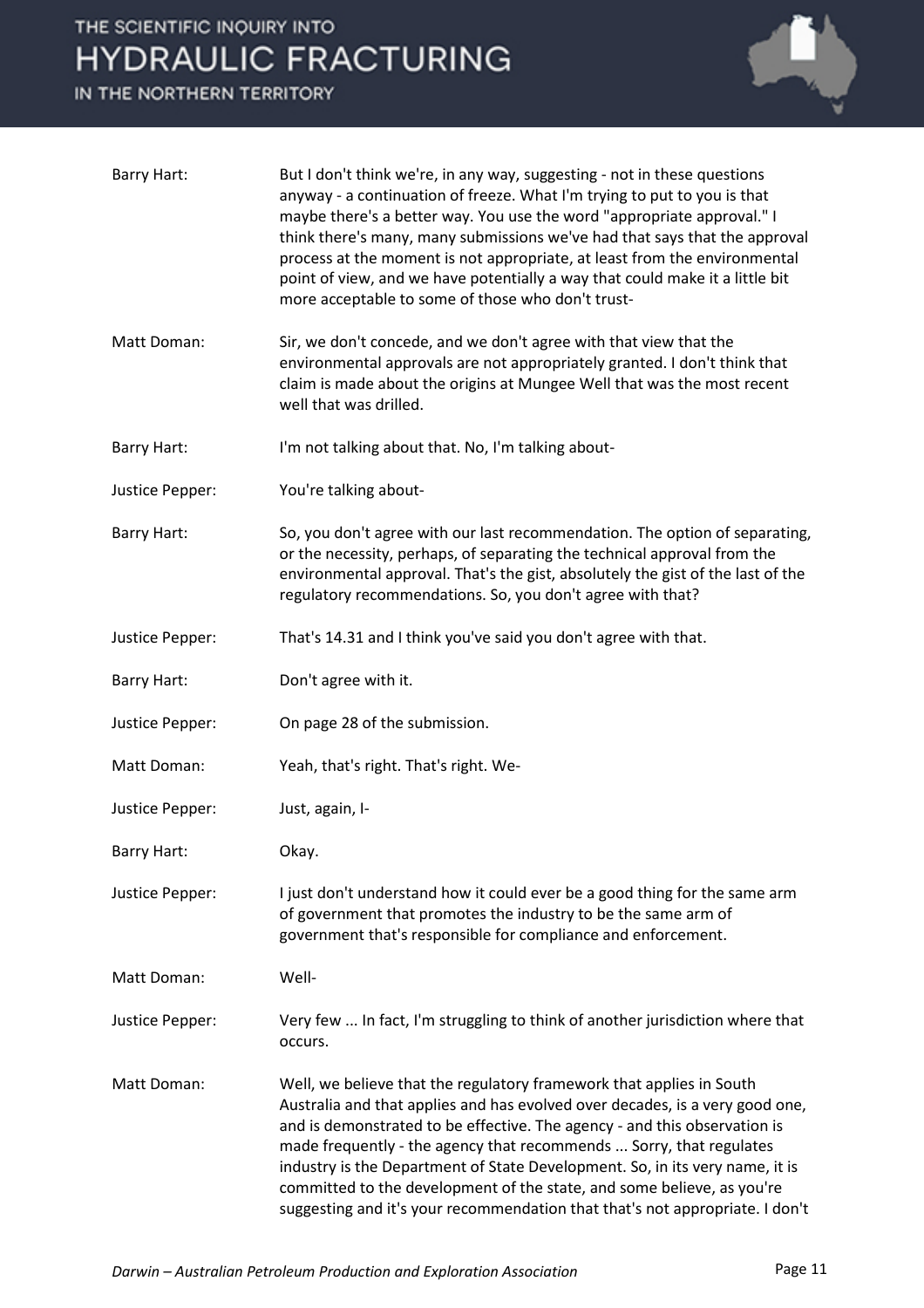IN THE NORTHERN TERRITORY



think that we have seen any regulatory failings by that agency in South Australia because they are housed in the same department as the Department of State Development. That ultimately, though, is a matter for government and a structure for government, and we don't make those decisions.

We will have to accept those decisions. We do support a single regulator. We don't insist that that be the same agency that also promotes development. Arguably, the department here in the territory doesn't promote development. It contains the NTGS, which provides information which may facilitate investment decisions, but the Department of Business, for example, is a much stronger containing the Northern Australia Development Office and other agencies, are much more stronger prodevelopment agency than our regulatory body, but, as I said, we've made our comments and submission on that.

We'll await the final decision, but we ... I suppose the example of South Australia is my best response to, "Do we see a problem with the regulatory agency also having a promotional activity?" No, we don't. We don't demand it. We don't necessarily expect that that continues, but we do believe that the single regulator model applied in South Australia for decades is a good one.

- Adam Welch: I can just add, chair. The Freighter Institute and your petroleum survey of international petroleum risk of different jurisdictions has consistently ranked South Australia as the best Australian jurisdiction on an overall regulatory framework.
- Justice Pepper: So, is your submission ultimately then to this inquiry that we should adopt the South Australian model?
- Matt Doman: I think we've consistently urged reference to the South Australian regulatory model. We're somewhat beyond that point now with your draught final report and your specific recommendation, so, therefore, we've adjusted our positional response to your recommendations. We continue to say that there're many good things about the South Australian regulatory model. I think many of your recommendations go towards aligning practises in the territory with jurisdiction such as South Australia and Queensland which have had a longer experience of onshore oil and gas activity of significant scale. They're largely recommendations that we have supported in your report. So, sorry. If the question is, "Do we think the South Australian model is a good one?" Yes, we do.

I think we're at a moment now where you've suggested a framework with quite specific detail and we're responding to that.

- Justice Pepper: So, do I take it from that answer, then, that you accept that there is work to be done in strengthening the regulatory framework in this jurisdiction?
- Matt Doman: I think that's to the extent that we've accepted many of your recommendations that work ought be done, and, again, to go to your point